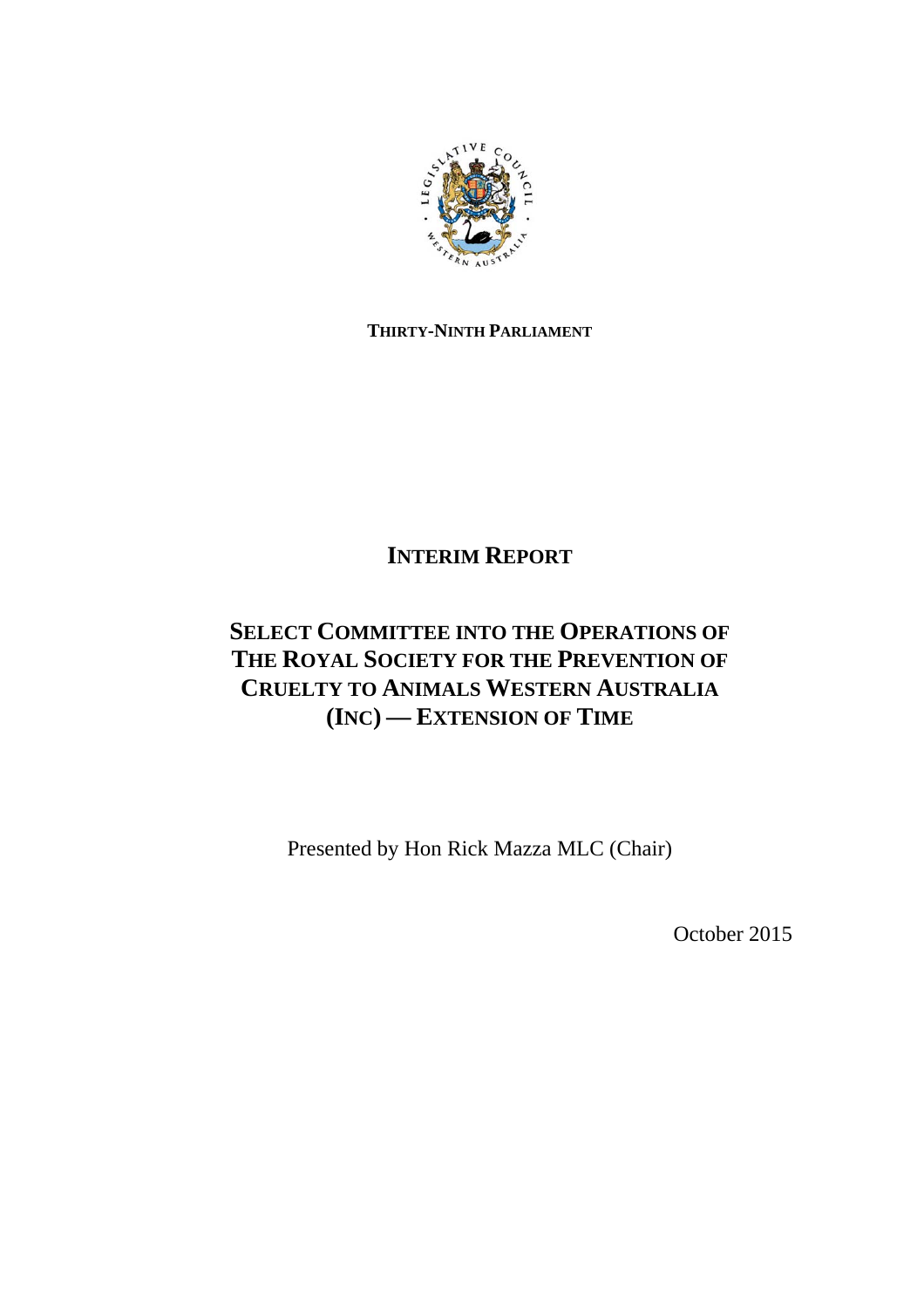## **SELECT COMMITTEE INTO THE OPERATIONS OF THE ROYAL SOCIETY FOR THE PREVENTION OF CRUELTY TO ANIMALS WESTERN AUSTRALIA (INC)**

#### **Date first appointed:**

13 May 2015

### **Terms of Reference:**

On 13 May 2015, the Legislative Council ordered that —

- *(1) The Council establishes a select committee to inquire into the operations of the Western Australian Royal Society for the Prevention of Cruelty to Animals, including an examination*   $of -$ 
	- *(a) its funding from the government;*
	- *(b) its objectives; and*
	- *(c) the use of its powers*
- *(2) The membership of the select committee is to be five members, and to include the Member from the Shooters and Fishers Party.*
- *(3) The member from the Shooters and Fishers Party shall be the chair.*
- *(4) The select committee is to report to the Council by no later than Thursday, 3 December 2015.*

On 14 May 2015, the Legislative Council ordered the membership of the select committee.

#### **Members of the select committee:**

| Hon Rick Mazza MLC (Chair) | Hon Paul Brown MLC (Deputy Chair) |
|----------------------------|-----------------------------------|
| Hon Nigel Hallett MLC      | <b>Hon Sally Talbot MLC</b>       |
| Hon Lynn MacLaren MLC      |                                   |

### **Staff of the select committee:**

Niamh Corbett (Advisory Officer) Samantha Parsons (Committee Clerk)

#### **Address:**

Parliament House, Perth WA 6000, Telephone (08) 9222 7222 lcco@parliament.wa.gov.au Website: http://www.parliament.wa.gov.au

#### **ISBN 978-1-925149-34-0**